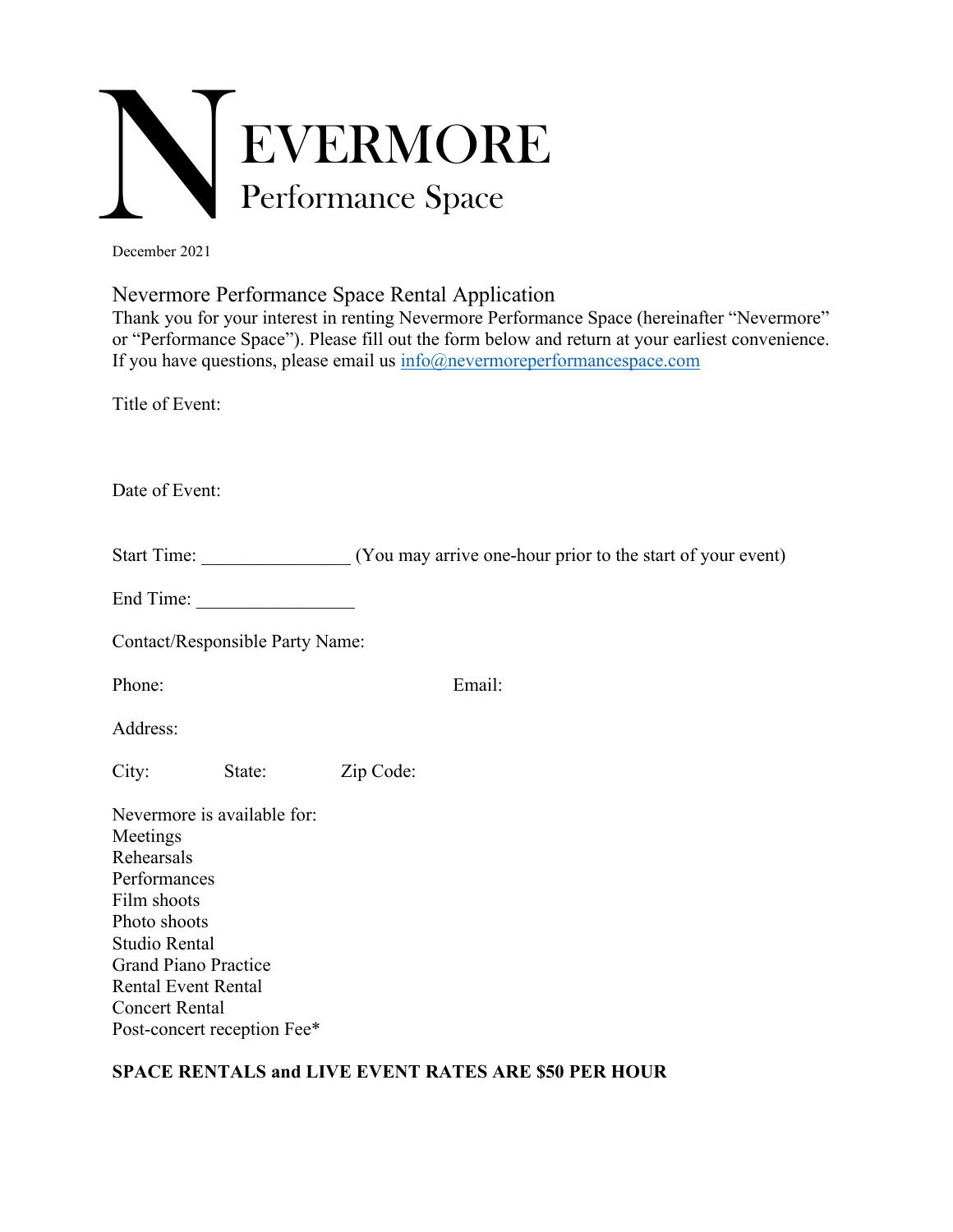## **Description of Event**:

Intermission: Yes  $\square$  No  $\square$ 

Anticipated attendance: (Maximum capacity is 99):

Is the Event open to the public? Yes  $\Box$  No  $\Box$ 

Is this a ticketed Event? Yes☐ No☐

Number of Performers:

Performance Length:

Do you require rehearsal time: Yes□ No□

*Rehearsal Subject to Availability*

Indicate preferred time(s) for rehearsal

Will you be having a post-performance reception? No  $\Box$  Yes  $\Box$  (There is a \$100 fee for receptions.)

Will you be bringing equipment of any kind? No  $\Box$  Yes.  $\Box$  Explain:

Rental Amenities and Other Information:

- If you are having a reception, you will need to provide your own food, drinks and utensils. To serve alcohol, you must have previous written permission.*.*
- Included in your rental are: \_\_\_ audience chairs in the Performance Space and ( $\ )$  6-foot folding tables.
- NO Food or Drinks in the Performance Space.

**Preferred Method of Payment: Credit Card:** Visa ☐ MasterCard ☐ **Check:** ☐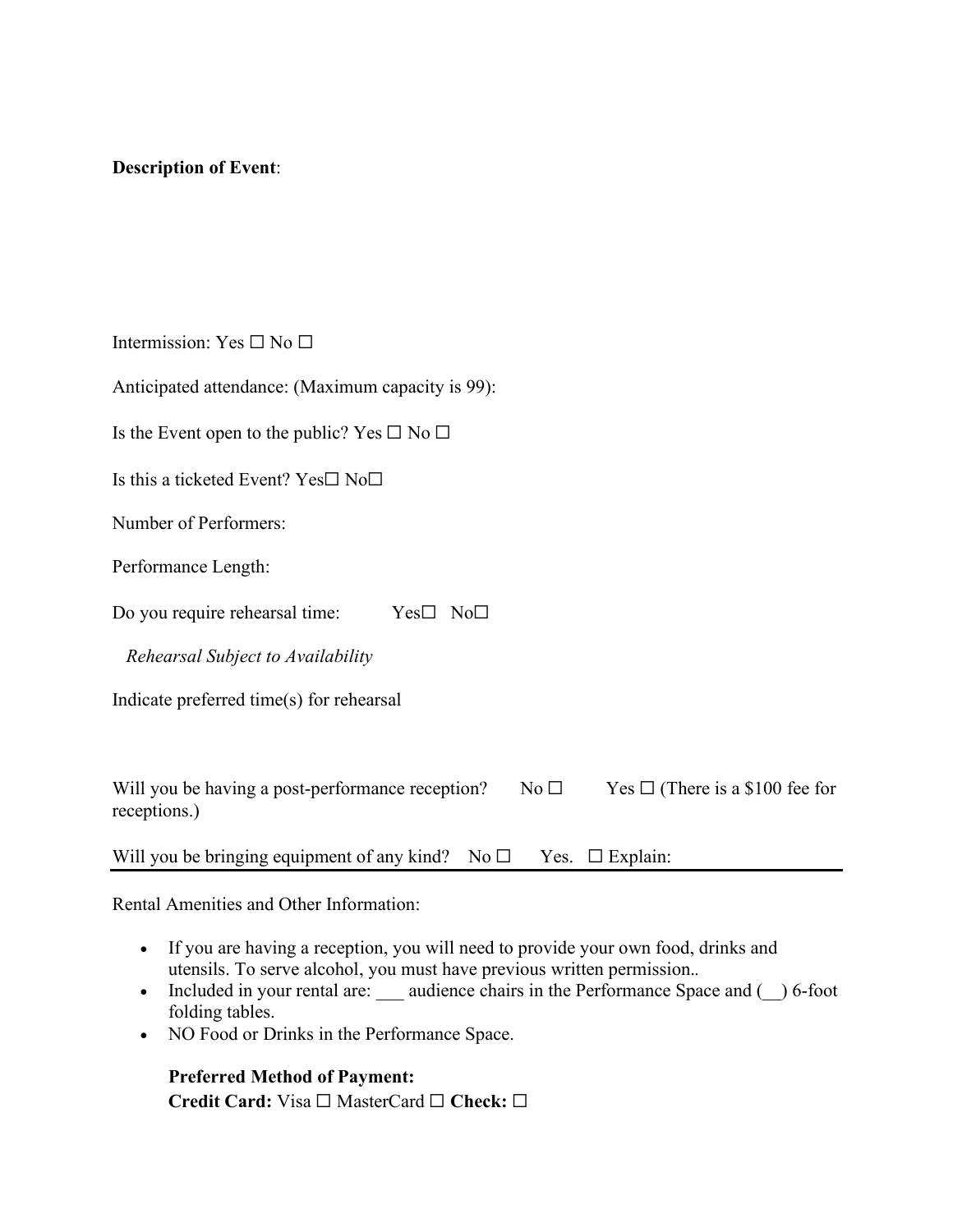## **NEVERMORE PERFORMANCE SPACE RENTALAGREEMENT**

1. Nevermore Performance Space grants to

 $(USER)$ , located at  $( \text{USER}^{\cdot} \text{S})$ 

address),

a license to use Nevermore Performance Space located at 3411 West North Avenue, Chicago, IL, 60647. The usage of the Nevermore Performance Space shall occur on \_\_\_\_\_\_\_\_\_\_\_\_\_. Nevermore Performance Space ("Performance Space") usage shall/shall not include the use of the grand piano on stage and up to chairs for the audience, an additional charge of \$ may be made for the use of Auxiliary Space.

**2.** The Performance Space may be occupied and used by USER and Guests of USER for their event. The total number of people in the audience shall not exceed 99 people. The Performance Space may not be used without a representative from Nevermore being present to open and close the Performance Space.

**3.** USER shall pay Nevermore the amount of TWO-HUNDRED DOLLARS (\$200.00) per hour for the Performance Space (Usage Fee). A Security Deposit in the amount of TWO HUNDRED (\$200.00) DOLLARS shall be paid at the time of booking. The amount of the Usage Fee for the amount of booked Nevermore Performance Space time shall be paid immediately prior to the usage, with the balance of any amount due for overage time paid upon completion of the usage. Cancellations must be made *30 days prior to the Performance Space usage date*. Cancellations made subsequent to that day shall result in forfeiture of Security Deposit. There shall be a minimal usage charge of two (2) hours for the Performance Space.

**4.** USER agrees to be responsible for any and all damage to Performance Space which occurs during USER'S usage of the Performance Space, including but not limited to, any damage to the lighting equipment, sound equipment, grand piano or other equipment (*i.e.*, chairs or tables) located at the Performance Space. USER also agrees to obtain business liability insurance which covers any damage to personal property or personal injury to a third party which occurs during the USER'S usage of the Performance Space.

**5.** Should the underlying lease, under which Nevermore holds the right to possess the Performance Space be terminated for any reason, the User's right to use the Performance Space on the agreed date(s) shall be terminated. Any termination of this Agreement, howsoever caused, shall be entirely without prejudice to the rights of Nevermore Performance Space which accrued prior to the termination.